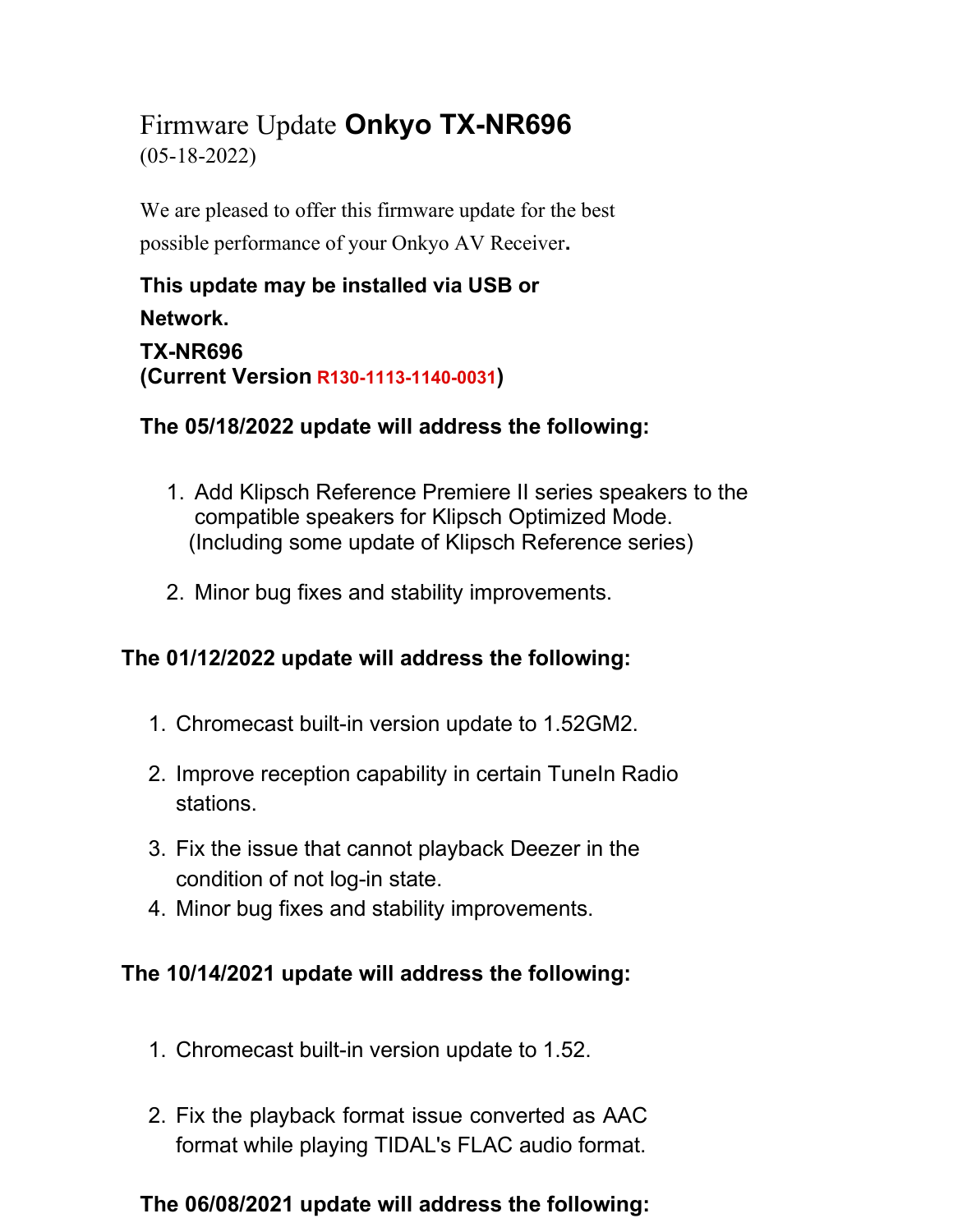1. Adds Klipsch Optimized Mode.

Please refer to the link below for more details.

https://www.onkyo.com/manual/txnr595/supple\_595.pdf

- 2. Add search function for SONOS device on Web Setup Menu.
- 3. Increase the upper limit of connectable SONOS device from 8 to 32.
- 4. Fix the issue which the error of when accessing Web Setup Menu via OvrC HUB.

#### **Previous Update:**

**The 12/22/2020 update will address the following:**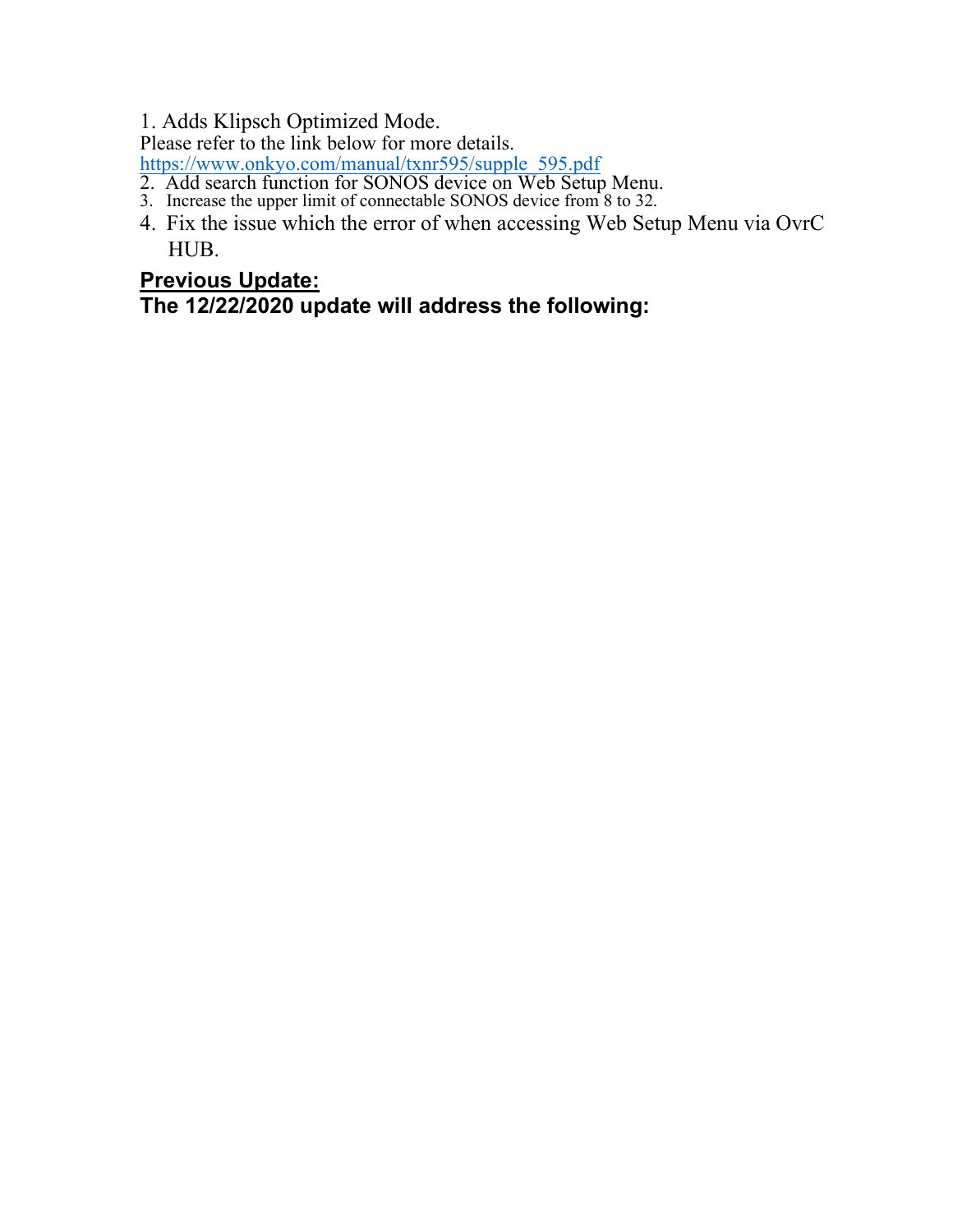- 1. Update Chromecast built-in version to 1.44.
- 2. Support ALLM "Auto Low Latency Mode".
- 3. Fix the issue that cannot display the logo of certain TuneIn Radio stations.
- 4. Improve reception capability in certain TuneIn Radio stations.

#### **The 10/28/2020 update will address the following:**

1. Enhance network security.

"username" and "password" will be required to use Web Setup feature after this update.\*

\*Please refer to the link below for more details.

https://www.onkyo.com/manual/sup/upd/websetup\_onk.pdf

2. Change login method of TIDAL for enhancing security.\*

\*Please refer to the link below for more details. https://www.onkyo.com/manual/sup/upd/tidal\_onk.pdf

- 3. Add "Center Spread"setting for Dolby signals.\*
- \*Please refer to the link below for more details.

https://www.onkyo.com/manual/sup/upd/centerspread\_onk.pdf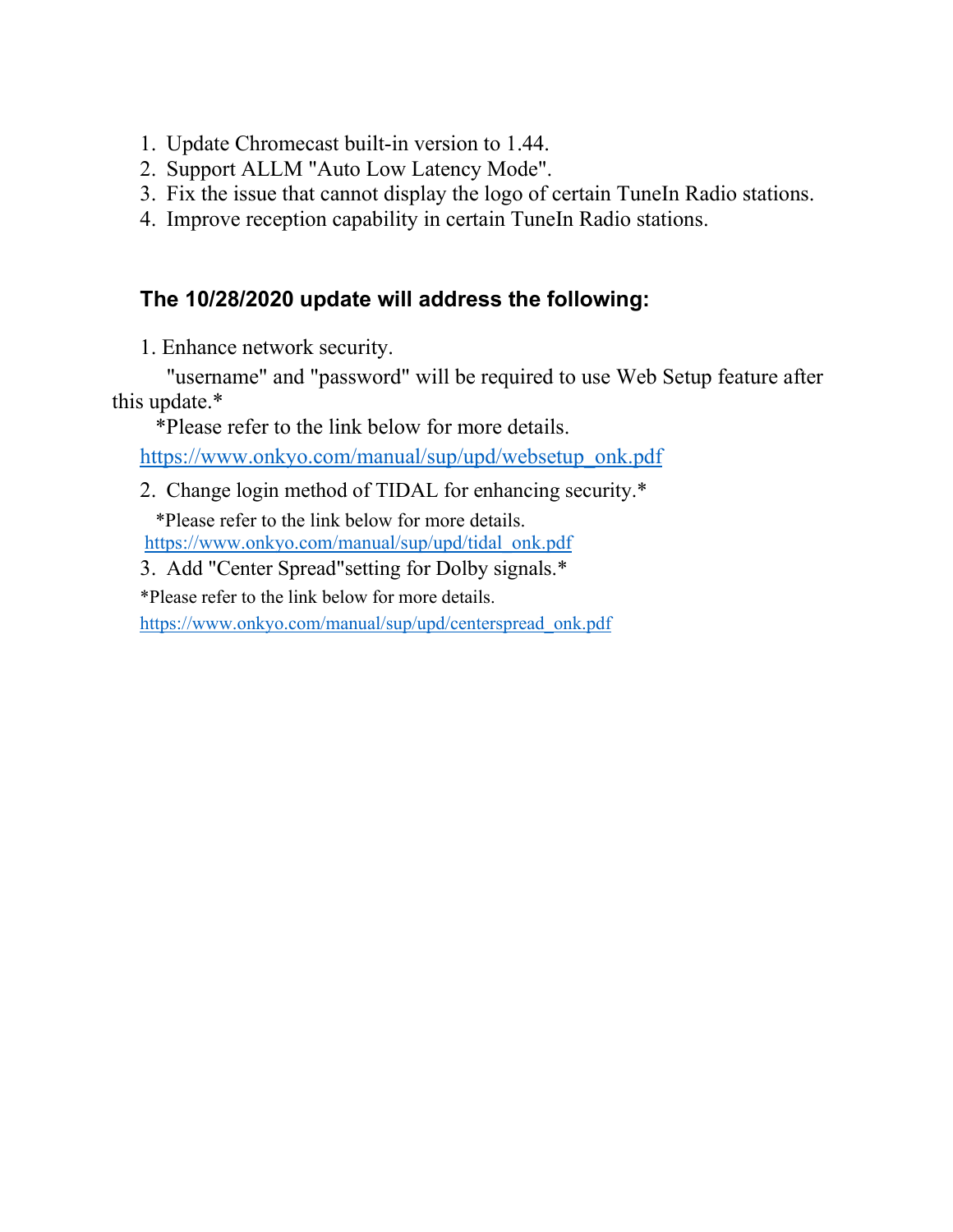4. Minor bug fixes and improvements stability.

## **The 08/04/2020 update will address the following:**

1. Support "Critical Listening mode of DTS Play-Fi"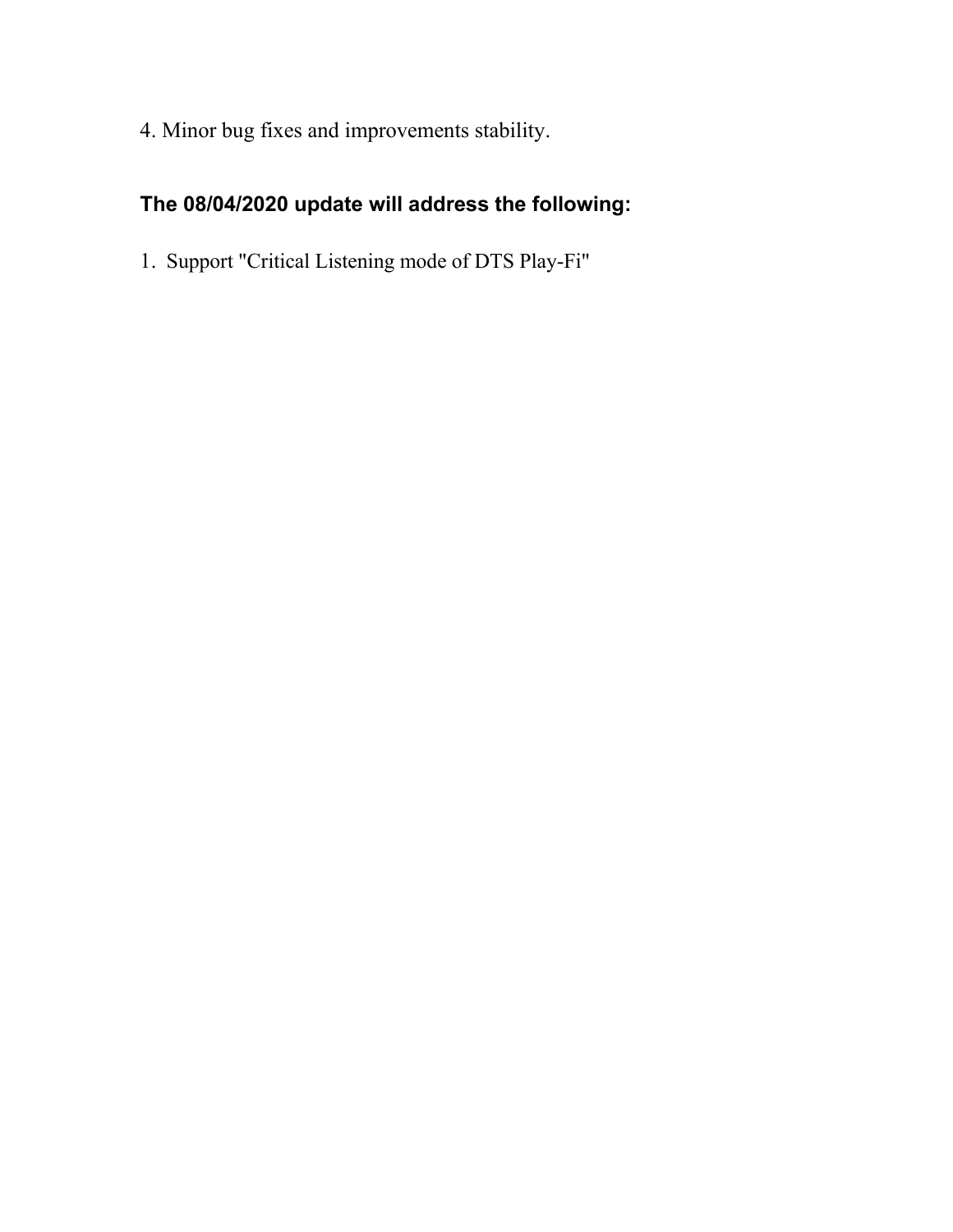- 2. Unlock IP/Serial/IR/Front Panel volume controls if using Sonos "Volume Pass-Through" feature
- 3. Minor bug fixes and improvements stability.

#### **The 03/12/2020 update will address the following:**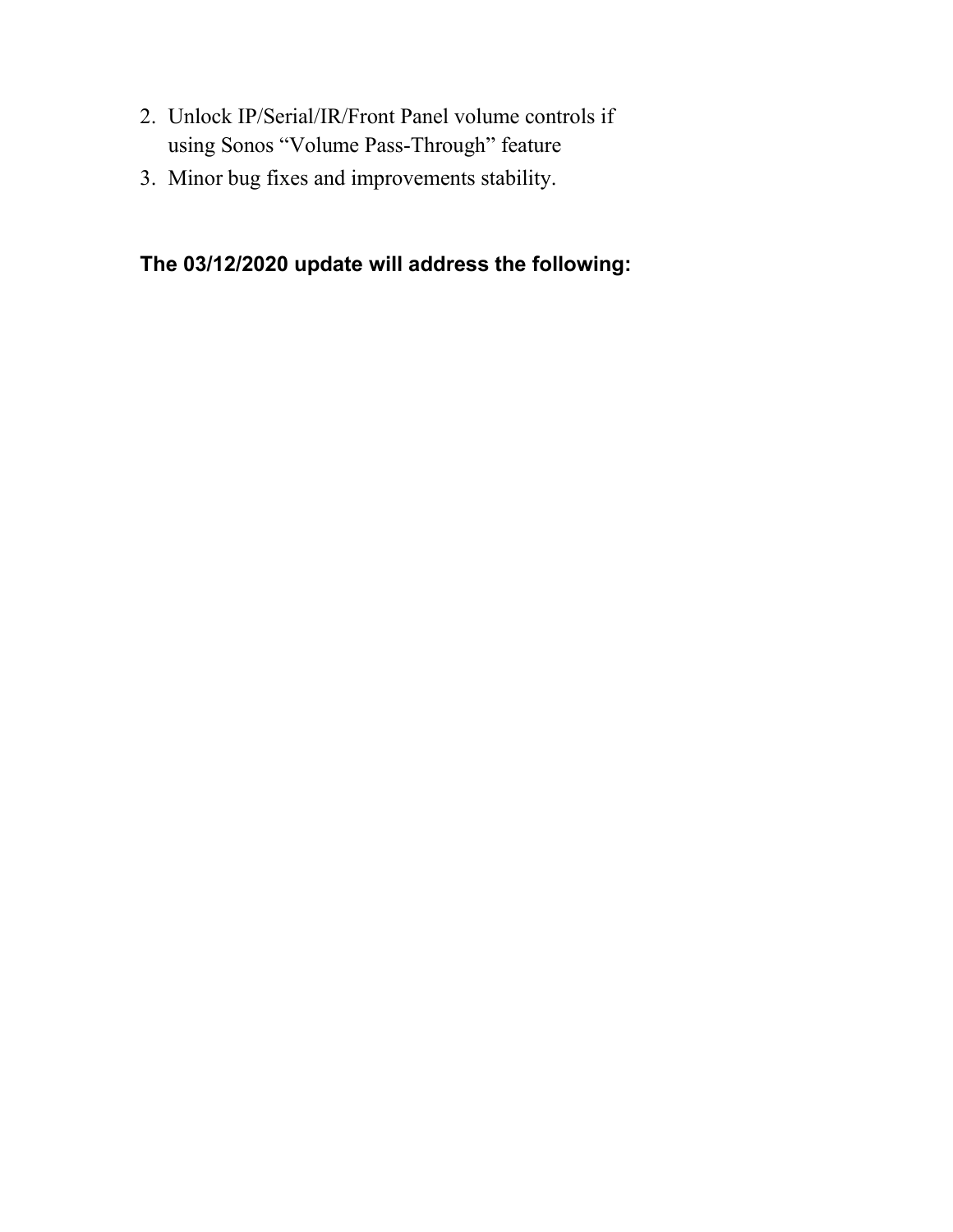1. Support "Volume Pass Through" mode for Sonos.\*

\* For details about updated function, please refer to the link below. https://www.onkyo.com/manual/txnr595/supple\_ 595.pdf

- 2. Update Chromecast built-in version to 1.40.
- 3. Improve the list viewing for ''Albums/ Artists/ Songs'' in My Music of Amazon Music.
- 4. Fix the issue of Bluetooth connection with certain iOS devices.

#### **The 12/17/2019 update will address the following:**

1. Support 'Works with Alexa'.\*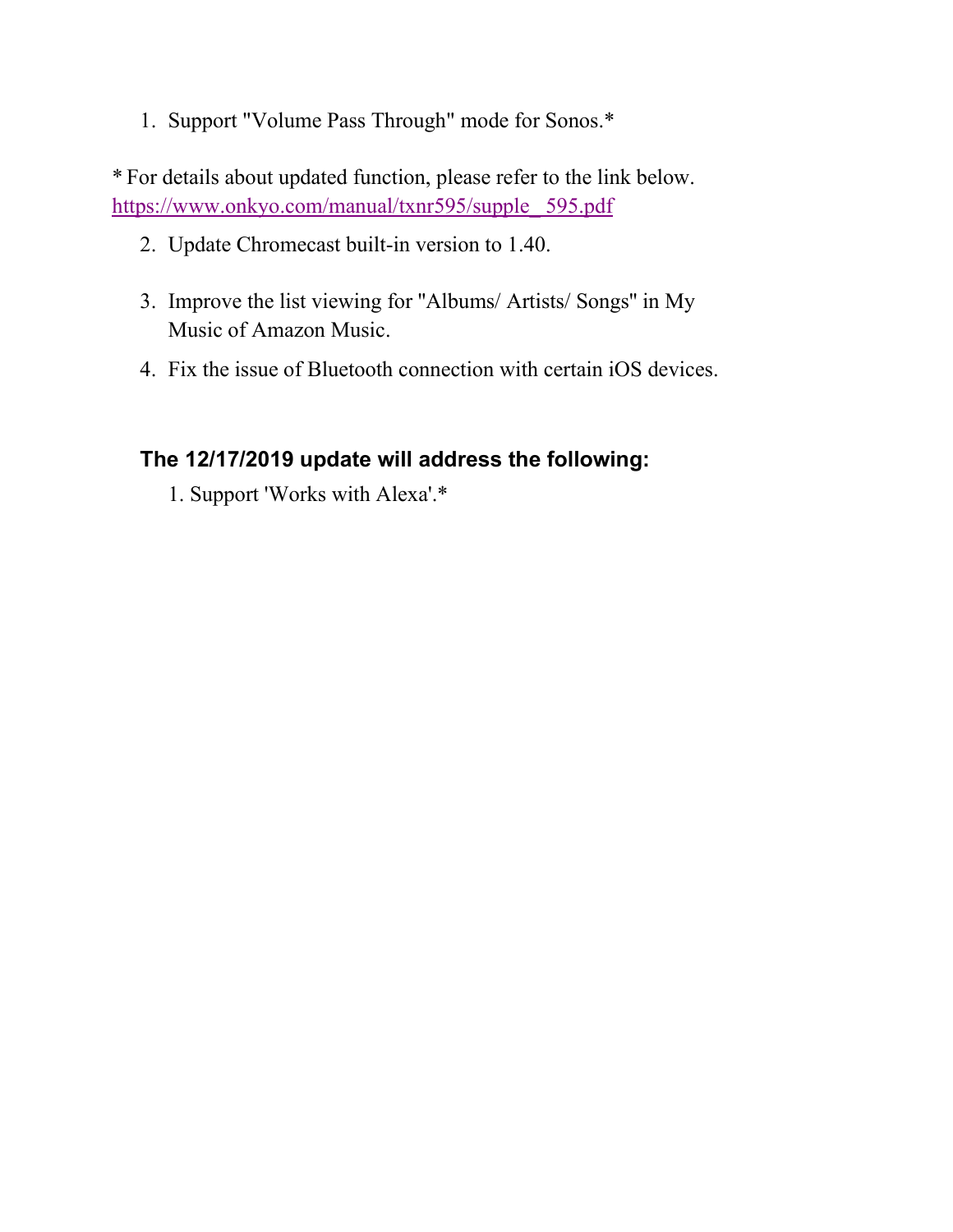2. Support control of multiple Sonos Connect.\*

3. \*For detail about updated function, please refer to the link below.

https://www.onkyo.com/manual/txnr595/supple\_595.pdf

4. Minor bug fixes and improvements stability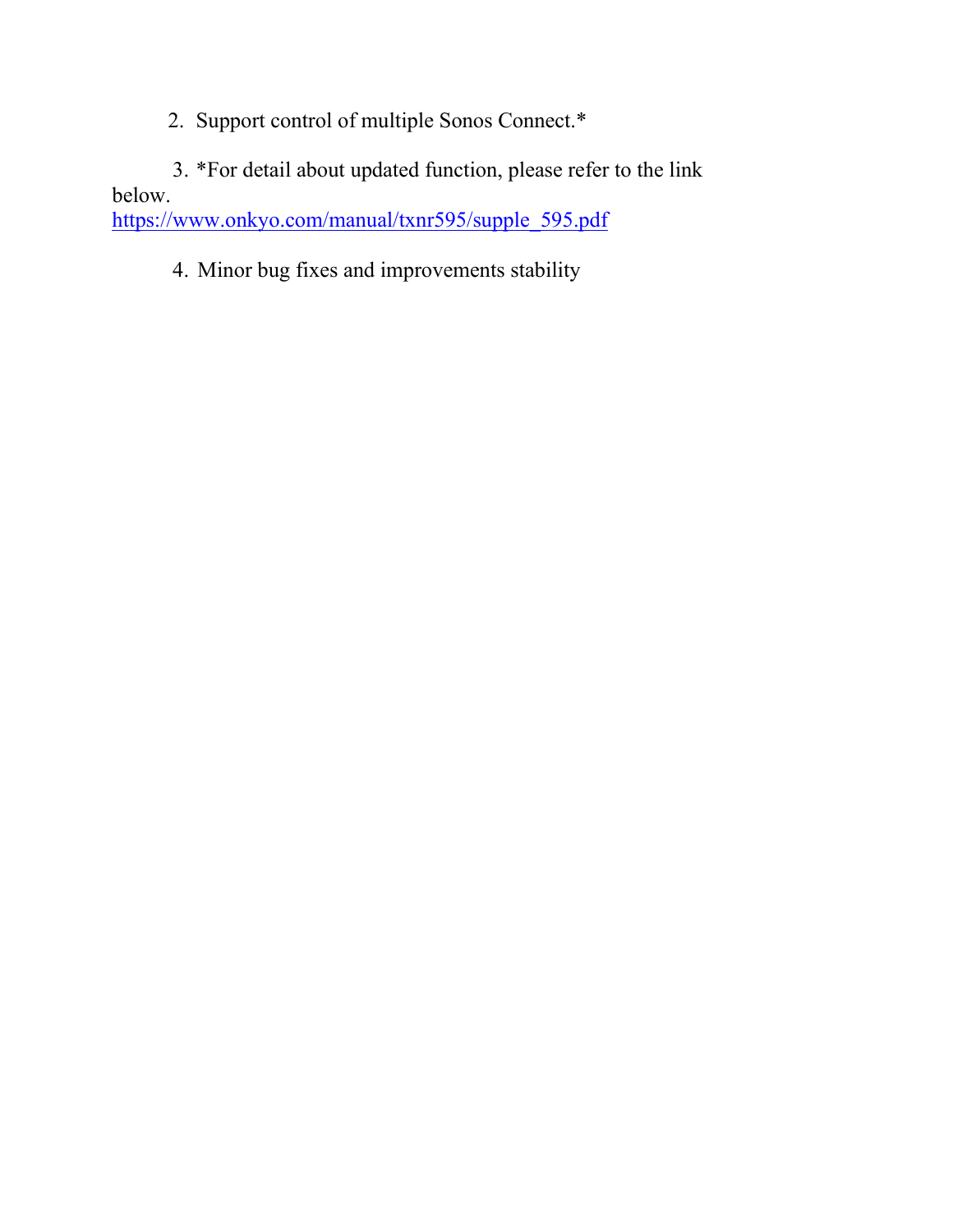#### **The 5/29/2019 update will address the following:**

1.Support Dolby Atmos Height Virtualizer.\*

2. Support DTS Virtual:X.\*

\*For more detail please refer to "Listening Mode Effects" in the instruction manual and link below. https://www.onkyo.com/manual/txnr595/supple\_595.pdf

#### **The 4/18/2019 update will address the following:**

1. Minor bug fixes and improvements stability.

To check if your firmware is the latest version, go in to Setup -> Misc. -> Firmware Update and check the version number. If any of the numbers differ from the latest version available, please update your unit.

## *Update via USB storage*

Note: Please remove the wired/wireless connection before updating through USB. Please prepare a USB storage device such as a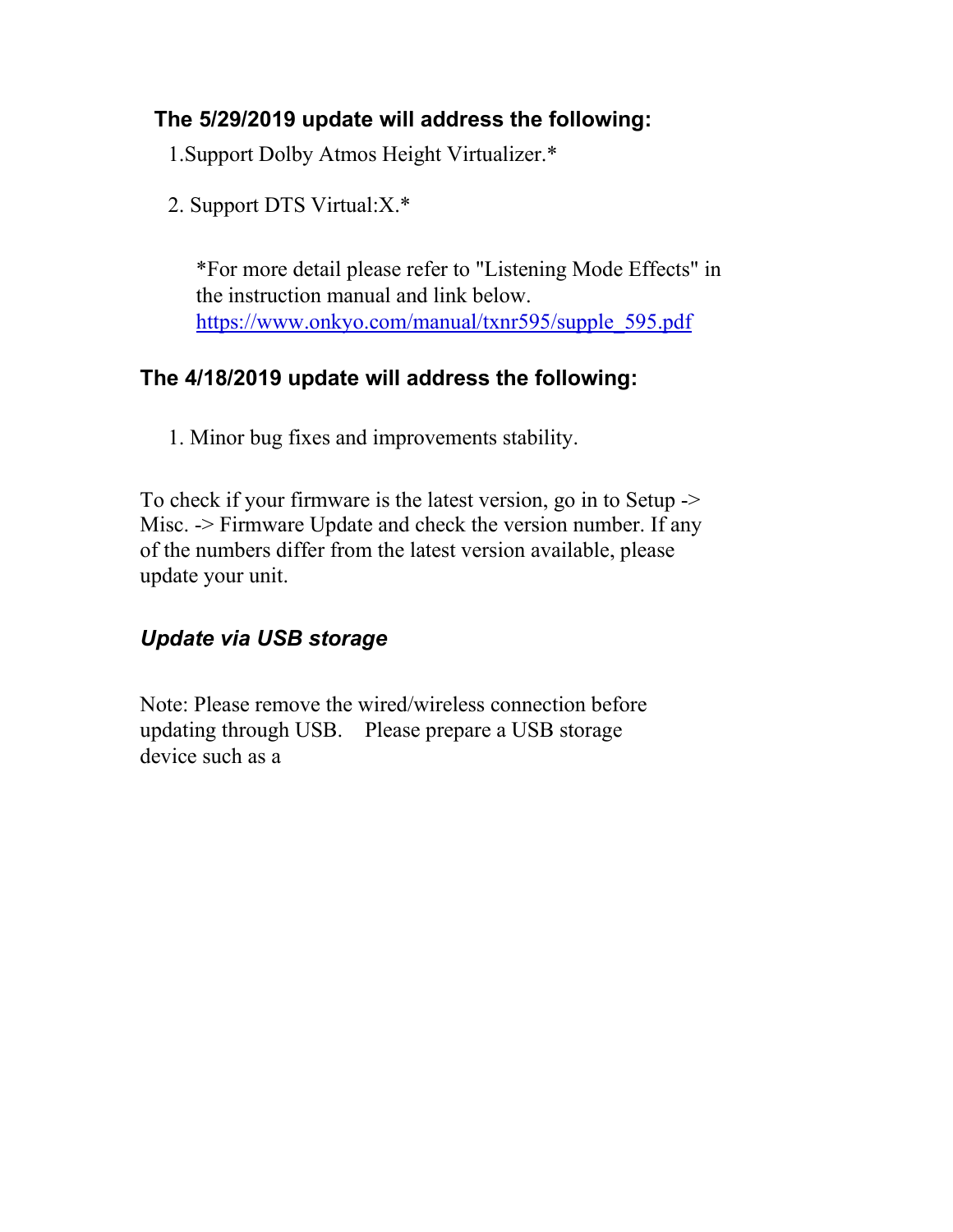USB flash memory stick. You need at least 128 MB of available space to update the firmware. Please unpack the ZIP file onto an empty USB Stick that has been formatted with the FAT file system.

We hope you enjoy the improved functionality this update provides to your AV Receiver.

#### **Precautions for the Firmware Update**

Please read the update instructions carefully before beginning. The firmware update should take up to 30 minutes. Once the update begins, don't turn off the power supply to the A/V receiver until it is time to restart it.

Depending on the conditions of the network, a firmware update via a network may take more than one hour or even fail to finish. If the update is not completed within two hours, turn off the power supply by pushing the ON/STANDBY button and then try updating again from the beginning.

Updating the firmware and adjusting the settings will be done automatically, but may take some time to complete. Please follow the procedures as instructed when you update. Note that the update may fail, or cause problems for your A/V receiver, if you do any of the following:

- Pull out the A/V receiver's power cord;
- Interrupt the power supply to the  $A/V$  receiver (e.g. if the breaker is tripped or if there is an electrical outage);
- Insert or remove the LAN cable from a device in your network when updating over a network;
- Insert or remove a USB memory device from the A/V receiver when updating via USB;
- Operate components connected to the A/V receiver via HDMI, such as a TV or a recording device.

If your A/V receiver is damaged for any of the reasons above, an Onkyo service center will repair the unit for a fee.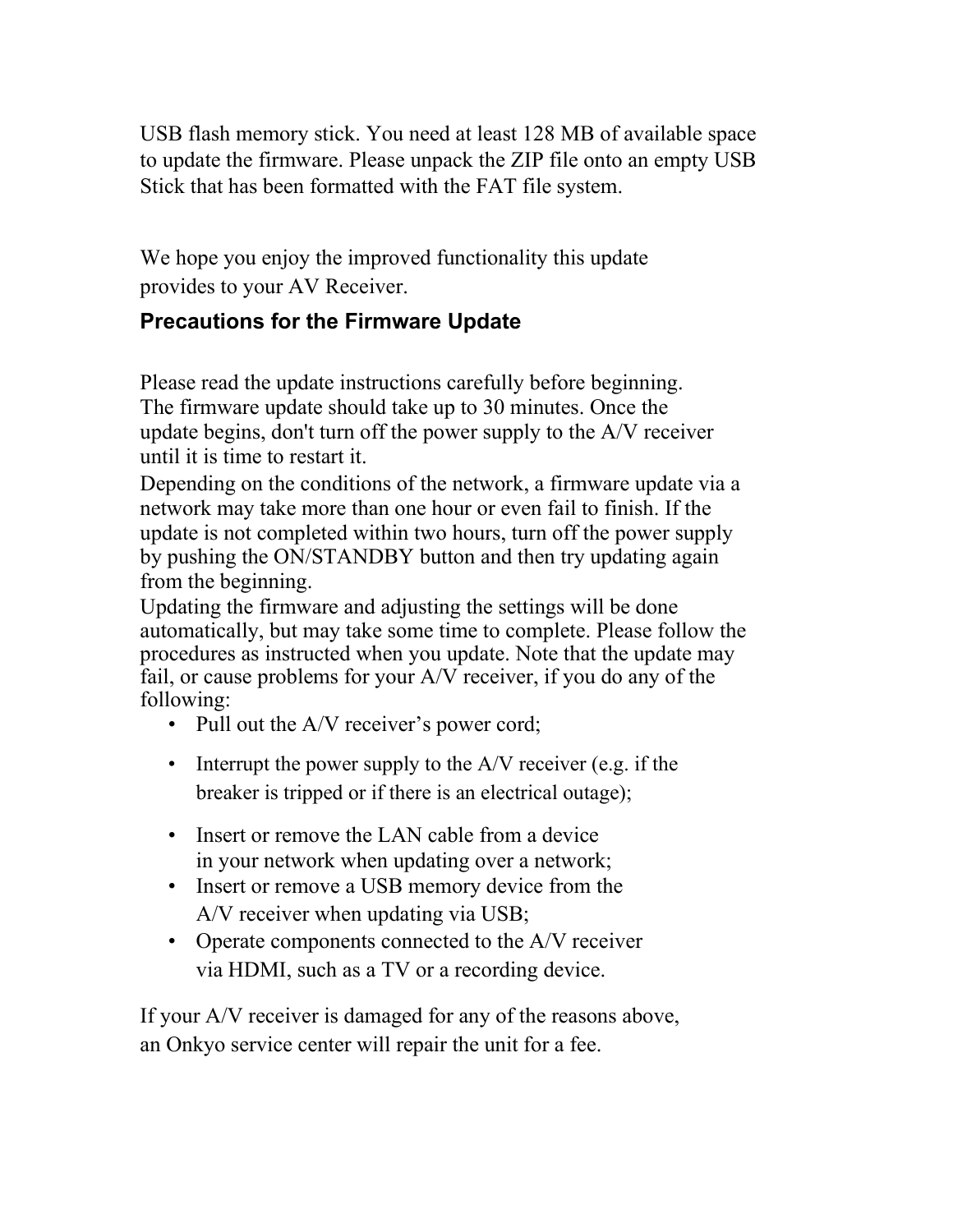If you see "No Update" on the front panel immediately after you have started the firmware update process, you have the latest firmware. In this case it is not necessary to do this update.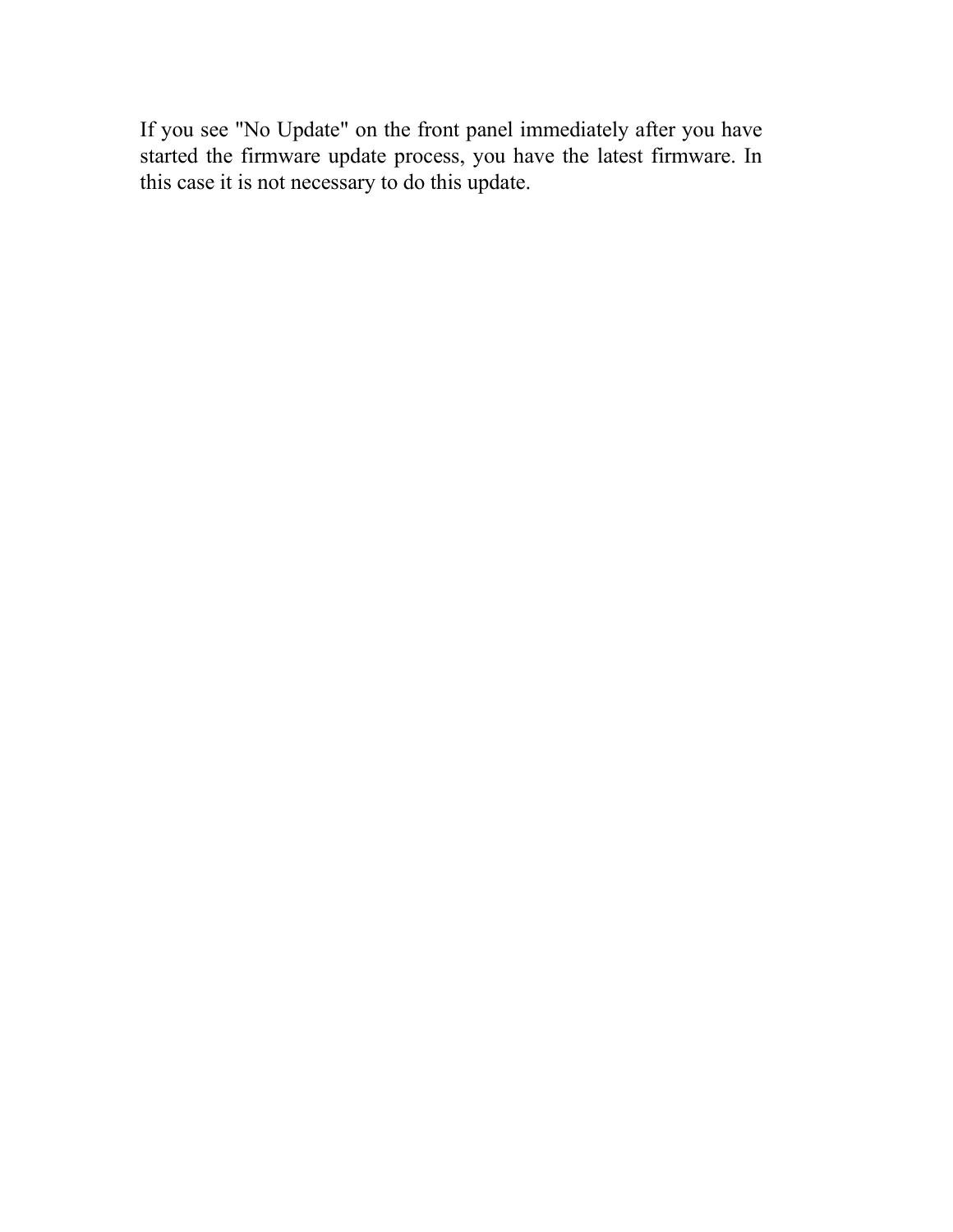# How to prepare the USB Memory Device:

- 1. Download the zipped firmware update file and save to the Desktop of your computer.
- 2. Right click on the file and select "Extract All" and place the extracted folder on the Desktop of your computer:<br>
<sub>Open</sub>

|                                         | <b>Press</b>                            |                   |                                                                     |                               |                                      |
|-----------------------------------------|-----------------------------------------|-------------------|---------------------------------------------------------------------|-------------------------------|--------------------------------------|
|                                         | Extract All                             |                   |                                                                     |                               |                                      |
|                                         | Scan with Microsoft Security Essentials |                   |                                                                     |                               |                                      |
|                                         | Open with                               |                   |                                                                     |                               |                                      |
|                                         | Restore previous versions               |                   |                                                                     |                               |                                      |
|                                         |                                         |                   |                                                                     |                               |                                      |
|                                         | Send to                                 |                   |                                                                     |                               |                                      |
|                                         | Cut                                     |                   |                                                                     |                               |                                      |
|                                         | Copy                                    |                   |                                                                     |                               |                                      |
|                                         | Create shortcut                         |                   |                                                                     |                               |                                      |
|                                         | <b>Delete</b>                           |                   |                                                                     |                               |                                      |
|                                         | Rename                                  |                   |                                                                     |                               |                                      |
|                                         |                                         |                   |                                                                     |                               |                                      |
|                                         | Properties                              |                   |                                                                     |                               | $  x$                                |
|                                         |                                         | ×.                |                                                                     |                               |                                      |
| Ø,                                      | Extract Compressed (Zipped) Folders     |                   | $\bullet$<br>ONKAVR000D_00EAEA00  > ONKAVR000D_00EAEA00EAEAEA_120 > |                               | + ++ Search ONKAVROOD ODEAEAOOEAEA p |
|                                         |                                         |                   | File Edit View Tools Help                                           |                               |                                      |
|                                         | Select a Destination and Extract Files  |                   | Burn New folder<br>Organize -                                       |                               | $E$ $\sim$ $\Box$ $\odot$            |
|                                         |                                         |                   |                                                                     | $\star$<br>Name               | Date modified<br>T                   |
| Filecujill he extracted to this folder. |                                         |                   | sktop                                                               | AVROOOD Release               | 4/26/2013 10:36 AM F                 |
|                                         | AVR000D_00EAEA00EAEAEA_120              | Browse            | Downloads                                                           | ONKAVR000D_00EAEA00EAEAEA.of1 | 6/14/2012 9:42 PM C                  |
|                                         |                                         |                   | <b>Recent Places</b>                                                | ONKAVROOOD_OOEAEAOOEAEAEA.&f2 | 6/14/2012 9:44 PM<br>$\epsilon$      |
|                                         | Show extracted files when complete      |                   |                                                                     | ONKAVR000D_00EAEA00EAEAEA.of3 | 6/14/2012 9:47 PM C                  |
|                                         |                                         |                   | $\equiv$ Libraries                                                  |                               |                                      |
|                                         |                                         |                   | Documents                                                           |                               | Select a file to                     |
|                                         |                                         |                   | Music<br>Pictures                                                   |                               | preview.                             |
|                                         |                                         |                   | Videos                                                              |                               |                                      |
|                                         |                                         |                   |                                                                     |                               |                                      |
|                                         |                                         |                   | <b>&amp;</b> Homegroup                                              |                               |                                      |
|                                         |                                         |                   |                                                                     |                               |                                      |
|                                         |                                         |                   | Computer                                                            |                               |                                      |
|                                         |                                         |                   | Local Disk (C:)                                                     | $x = 1$<br>$\overline{m}$     |                                      |
|                                         |                                         |                   | 4 items                                                             |                               |                                      |
|                                         |                                         | Extract<br>Cancel |                                                                     |                               |                                      |
|                                         |                                         |                   | 4 items                                                             |                               |                                      |
|                                         |                                         |                   |                                                                     |                               |                                      |

- 1. Connect the USB Memory Device to the USB port of your computer and copy the **contents of the unzipped/extracted folder** onto your USB Memory Device.
- 2. Safely eject the USB Memory Device from your computer.

## How to upgrade the firmware via USB:

- 1. Insert the USB Memory Device containing the software into the USB port of the receiver.
- 2. Turn on the receiver and select the SETUP input on the front panel, then select "7.Misc", press Enter, then "F/W Update" and press Enter, scroll down to select "Update via USB".